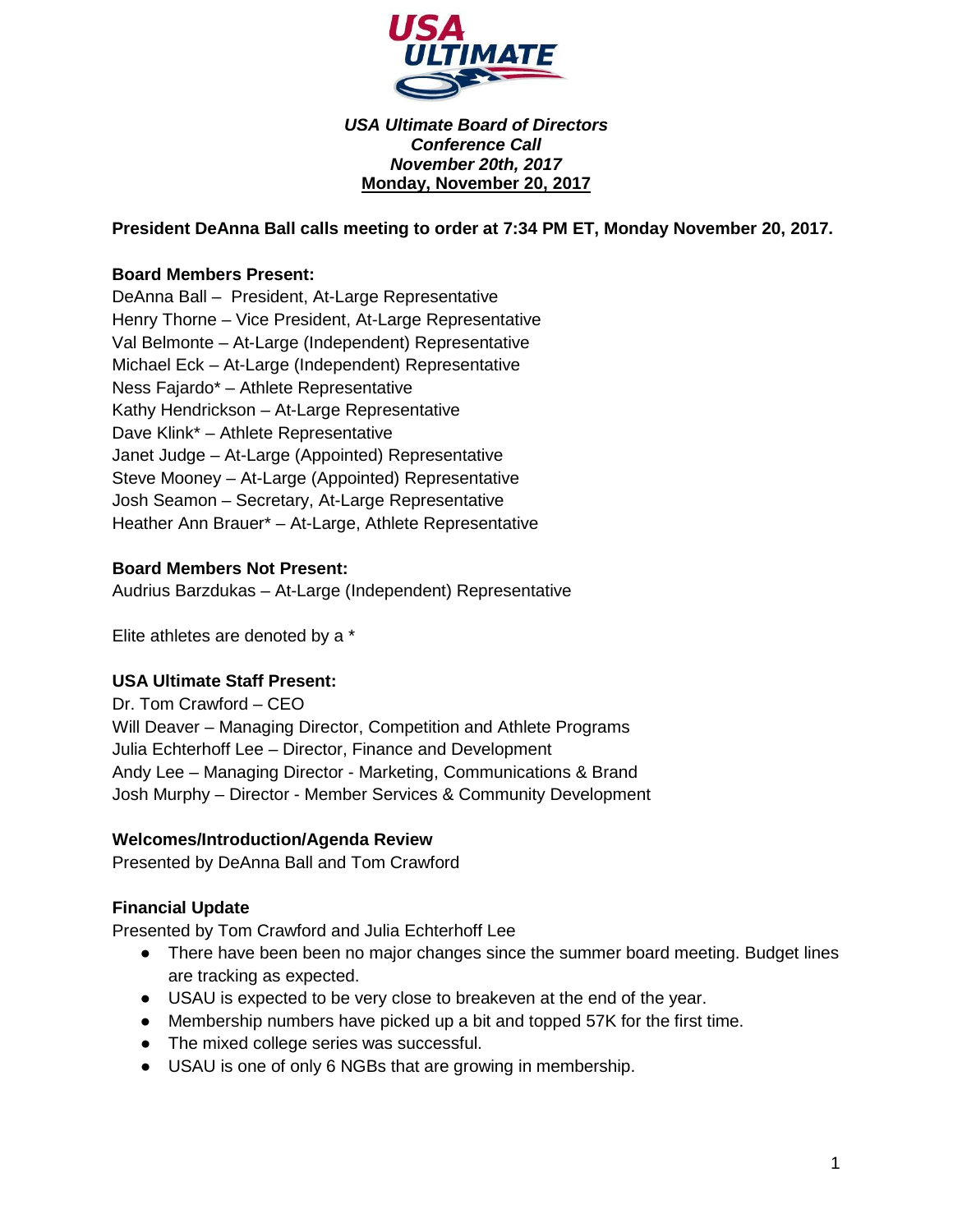## **2018 Budget Presentation**

Presented by Tom Crawford and Julia Echterhoff Lee

- The board heard an update on our current IT system.
- HQ will be adding two full time FTEs: An internal IT professional and a communications coordinator.
- The board expressed excitement about breaking even with the budget and the new positions.
- The board discussed logistics for following through with the strategic plan.
- Val Belmonte moves to accept the budget as submitted. The motion is seconded by Josh Seamon and passes 12-0-0.

## **Strategic Investment**

Presented by Michael Eck and Tom Crawford

- The board heard an update regarding USAU's strategic investments and the impact of LA2028.
- USAU's SBO will be fully leveraged.
- HQ will continue to develop plans for how to best move forward with plans for LA2028.

## **Strategic Plan Update**

Presented by Henry Thorne

- There was a slow down after the Vision Tour due to factors outside USAU's control.
- The next strategic plan survey and analysis plans are being built.

## **Equity and Diversity Working Group Update**

Presented by Janet Judge, DeAnna Ball, and Julia Echterhoff Lee

- Money is being spent in several places in the budget towards diversity and inclusion initiatives.
- Work is being done to meet communities where support is most needed.
- Working with DiscNW and Triangle to create a new grant that would go to teams and programs in high poverty places.

## **Judicial Committee**

Presented by Kathy Hendrickson

- The Conduct Policy needs to be more in line with the bylaws.
- Janet Judge moves to allow Kathy Hendrickson to edit the Conduct Policy and make it consistent with the bylaws. The motion is second by Val Belmonte and passes 11-0.
- The board heard reasoning behind adding a section to the bylaws regarding the publication of names of people who have been suspended or banned from USAU.
- Many other NGBs have moved in this direction.
- Henry Thorne moves to approve the Judicial Committee proposal to add a new section 10.12 and renumber the existing 10.12 as section 10.13 (Appendix A) as written. The motion is seconded by Heather Ann Brauer and passes 11-0.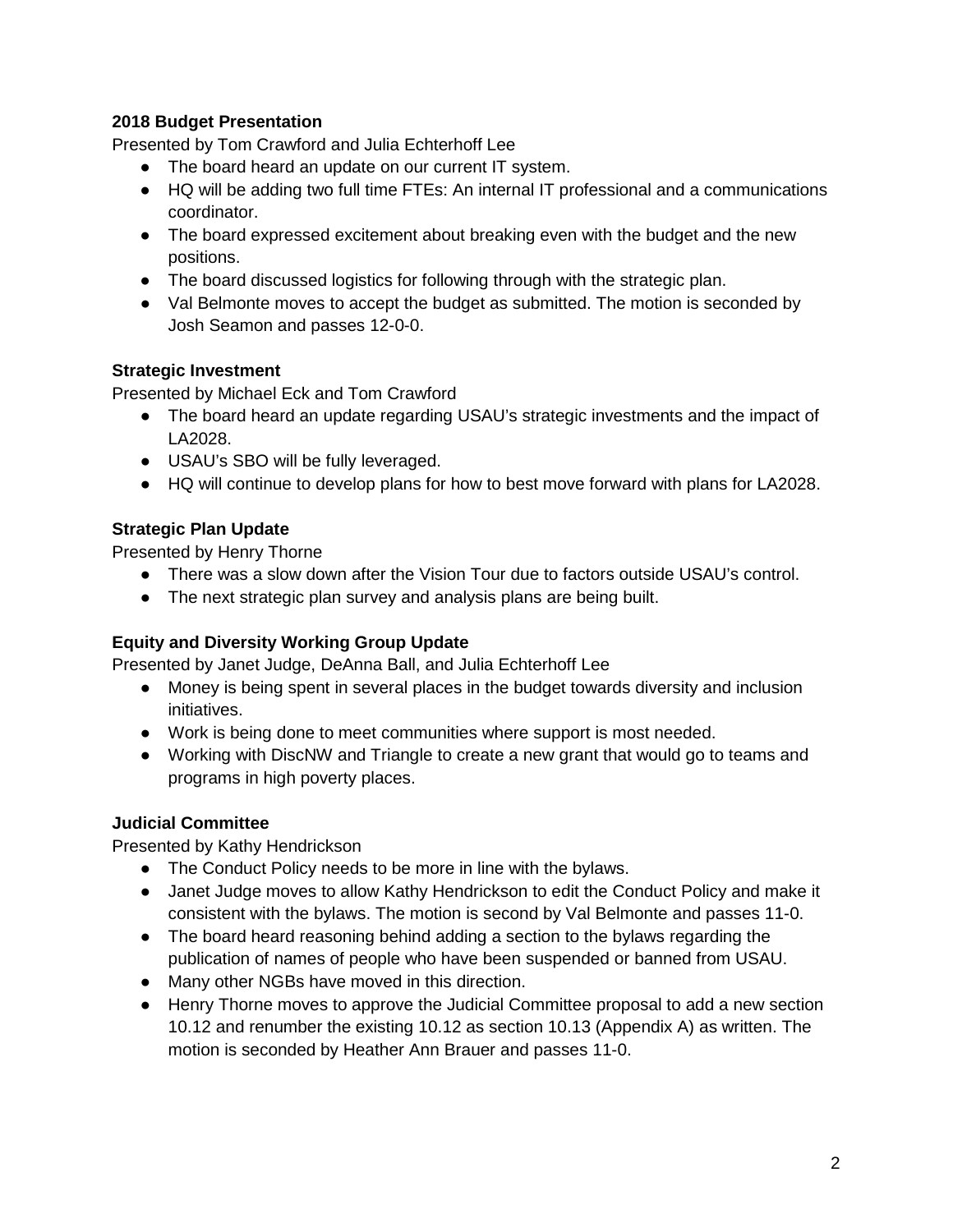- Henry Thorne moves to accept the Judicial Committee proposal to conform document references to bylaws (Appendix B) as written. The motion is seconded by Dave Klink and passes 11-0.
- Kathy Hendrickson thanked the Judiciary Committee for their hard work.

Staff leaves the call except for Andy Lee.

Janet Judge resigns her seat on the board.

## **2017 Board Election**

Presented by Henry Thorne

- Josh Seamon retained his seat with 799 votes, the second largest vote total ever in board elections.
- Tyler Kinley (630) and Robyn Wiseman (430) will be joining the board.
- The board approves Lisa Bliss as an independent board member by a vote of 6-1-2.

**DeAnna Ball adjourns the meeting at 11:20 PM ET, Monday November 20, 2017.**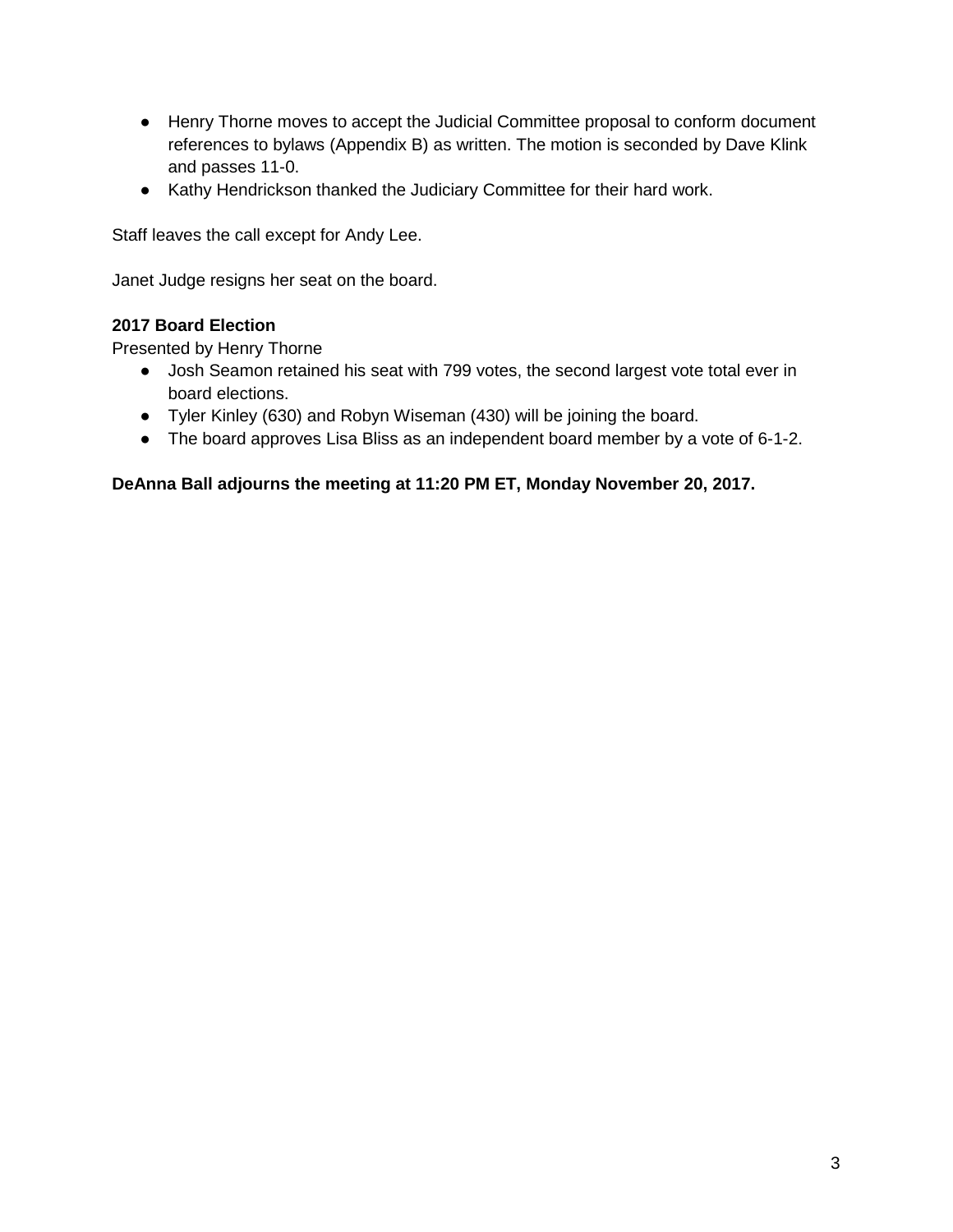#### **Appendix A**

# **RECOMMENDATION OF JUDICIAL COMMITTEE TO AMEND USAU BYLAWS TO ADD A NEW SECTION 10.12 AND TO RENUMBER THE EXISTING SECTION 10.12 AS SECTION 10.13**

The Judicial Committee considered the issue of whether we should make our members, and other consulting our website, aware of sanctions involving suspensions or bans of members. In consultation with Tom Crawford and our legal counsel, Tom James, Esq. we learned that many other NGBs have moved in this direction. Moreover, SafeSport requires publication of such information. While USA Ultimate is not governed by SafeSport, SafeSport rules could be a standard that we were held to if someone argued they had been harmed by not knowing that we had suspended or banned a member.

The Judicial Committee has two recommendations: first, to amend our Bylaws to provide:

**Section 10.12 Publication of Suspensions or Bans. If a member is suspended or banned, the name of the member, date of the decision, duration of the suspension or ban, jurisdiction in which the individual is located, bylaw, rule or policy violated, or other information deemed relevant by the Judicial Committee in its sole discretion shall be published on the USA Ultimate website for the duration of the suspension or ban.** 

**Current Section 10.12" Arbitration." will be renumbered Section 10.13.**

The second recommendation is to amend the Conduct Policy to make a similar change. The Conduct Policy, marked to show the suggested change is a second pre-read from the Committee.

More questions remain and further revisions of the Conduct Policy are most likely going to be proposed in 2018 by the Committee. The Committee welcomes input from other members of the Board as it continues this process.